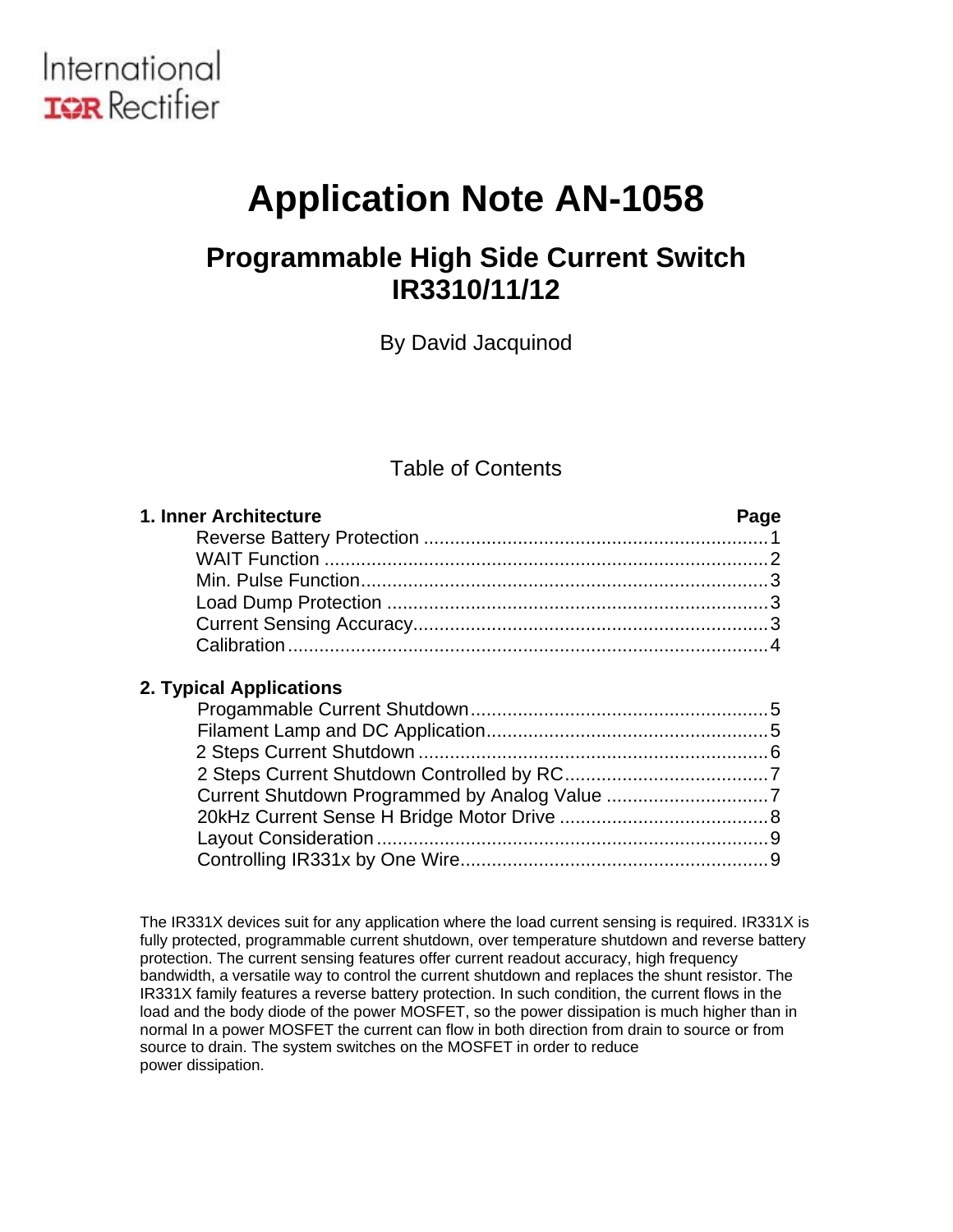# <span id="page-1-0"></span>International **ISR** Rectifier

# **APPLICATION NOTE AN-1058**

**International Rectifier** • **233 Kansas Street El Segundo CA 90245 USA**

**Programmable Current Sensing High-Side Switch IR3310/11/12**

By

David Jacquinod

#### **Topics Covered Inner Architecture**

- 
- **•** Reverse battery protection Wait and Min. Pulse functions
- 
- Load dump protection
- Current sensing accuracy

#### **Typical Application**

- Programmable current shutdown
- **•** Filament lamp and DC motor application
- Lavout consideration
- 20kHz current sense H bridge motor drive

## **Introduction**

The IR331X devices suit for any application where the load current sensing is required. IR331X is fully protected : programmable current shutdown, over temperature shutdown and reverse battery protection.

The current sensing features offer current readout accuracy, high frequency bandwidth, a versatile way to control the current shutdown and replaces the shunt resistor.

## **1. Inner Architecture**

#### **Reverse Battery Protection**

The IR331X family features a reverse battery protection. In such condition, the current flows in the load and the body diode of the power MOSFET, so the power dissipation is much higher than in normal condition.

In a power MOSFET the current can flow in both direction from drain to source or from source to drain. The system switches on the MOSFET in order to reduce power dissipation.



**Figure 1 : Reverse battery connection**

In reverse battery condition, the current flows through the body diode of the Input MOSFET, so Vin = Vbat -0.6V. And the load current flows in the body diode of the power MOSFET, Vout = 0.6V

When Vin-Vout ( = Vbat - 1.2V ) i.e. Vgate-Vsource reaches the threshold ( typ. 2V ), the transistor turns on.

**The IR331X reverse battery function works only if a discrete MOSFET is used to drive the input. If a bipolar transistor is used, a diode in parallel is required.**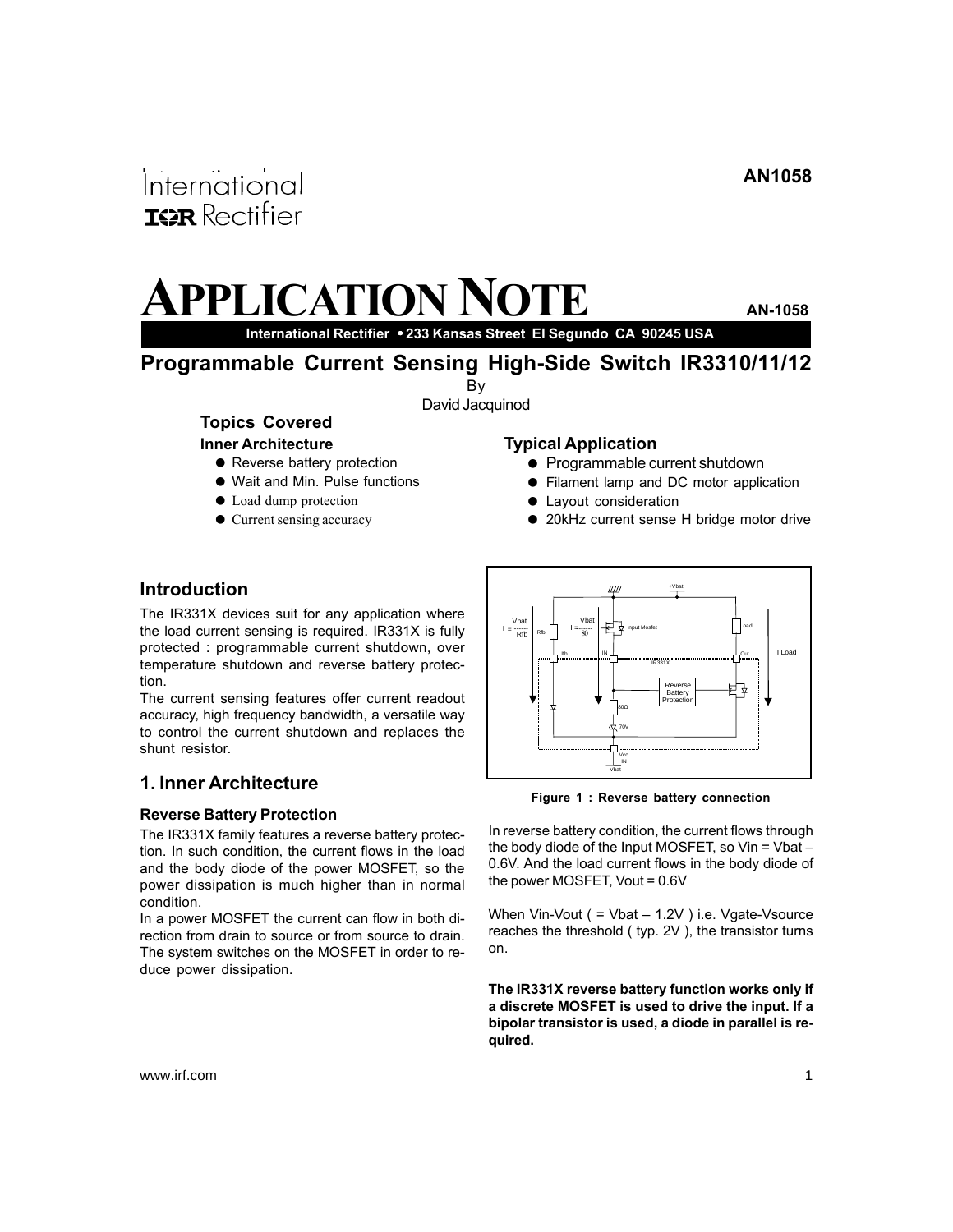# <span id="page-2-0"></span>International **TOR** Rectifier

So the power dissipation is :

P dissipated = Pd (Power MOSFET) + Pd (R=80Ω) = Rdson x ILoad² + Vbat² / 80Ω

When designing with reverse battery operation, the heat sink calculation must take in account the power dissipation in the 80 $Ω$  resistor i.e. Vbat<sup>2</sup> / 80 $Ω$ .

#### **For example : IR3310**

- $\triangleright$  Iload = 30A
- $\triangleright$  Tj=125°C
- $\triangleright$  Tamb=85°C
- $\triangleright$  Vbat = 14V
- ¾ Rdson typ.@125°C = 8.8m Ω

P dissipated = 8.8m Ω x 30<sup>2</sup> + 14<sup>2</sup> / 80 Ω = 10.4 W

Rth junction to amb =  $Ti - Tamb / P$  dissipated = 3.9 °C/W

### **WAIT Function**

To provide a high level of protection, the IC features a WAIT function.

Without the WAIT function, a thermal runaway would occur:

When the IC reaches the over temperature shutdown threshold, the IC switches off. If the user restarts the IC immediately, the IC temperature goes beyond the temperature shutdown threshold because of the over temperature circuitry's delay ( due to the turn on delay) . Permanently switching on a short circuit would end up in a destructive thermal run away.



**Figure 2 : Waveforms during temperature cycling**

Thanks to the WAIT function, the IC turns on after a delay to insure that the IC is cooled enough. So the IC never reaches the destructive temperature. The WAIT delay starts when the system turns off the IR331X by releasing the input pin. The IR331X restarts only if input pin is kept high during a time which is longer than the T reset specified in the datasheet (see figure 7 in the datasheet ).



**Figure 3 : Waveforms during temperature cycling with WAIT function**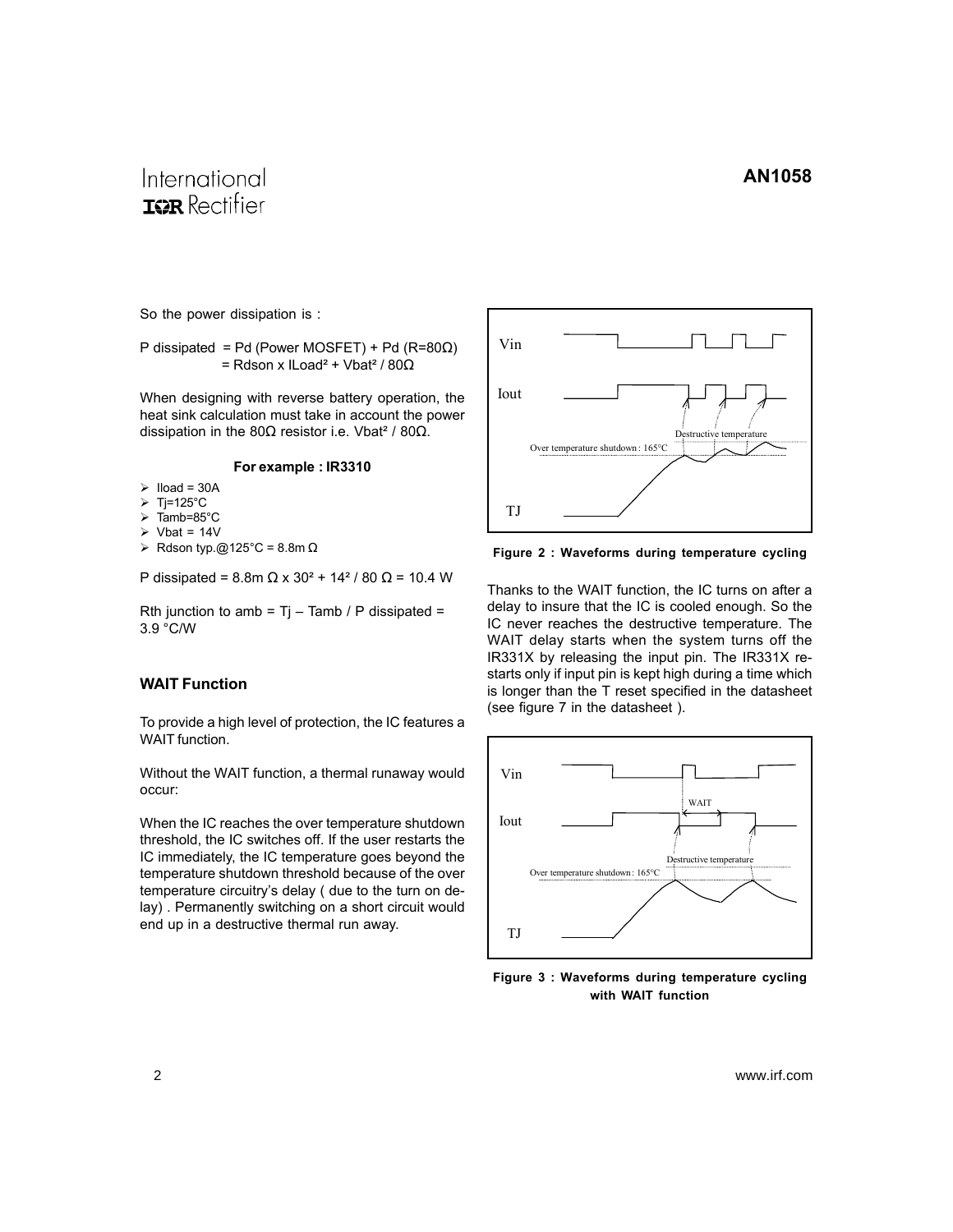# <span id="page-3-0"></span>International **ISR** Rectifier

#### **Min. Pulse function**

When the system switches on IR331X for short times (<Min. Pulse), it doesn't have enough time to measure its temperature. If the system switches on IR331X for short times at high frequency, the temperature increases but the device has not enough time to detect an over-temperature.



**Figure 4 : Waveforms with short pulses**

So if a short pulse on the input is detected, the device turns on only after the WAIT time.



**Figure 5 : Waveforms with Min. Pulse Function**

#### **Load Dump protection**

In the IR331X family, the active clamp voltage occurs when Vcc-Vout reaches 35V. During load dump condition Vcc-Gnd is about 37V. So a dedicated feature disconnects the active clamp circuitry when Vcc-Gnd exceeds 30V. So during load dump, the IR331X is open and the maximum sustainable voltage is the avalanche voltage of the power MOSFET (typ. 43V)



**Figure 6 : Load dump protection**

#### **Current sensing accuracy**

The IR331X family uses current sensing MOSFET to read the current in the load. A small MOSFET connected in parallel to the power MOSFET is flew by the load current divided by a ratio so far the same Vds voltage is applied to both MOSFET. An amplifier maintains the same voltage on the both MOSFET.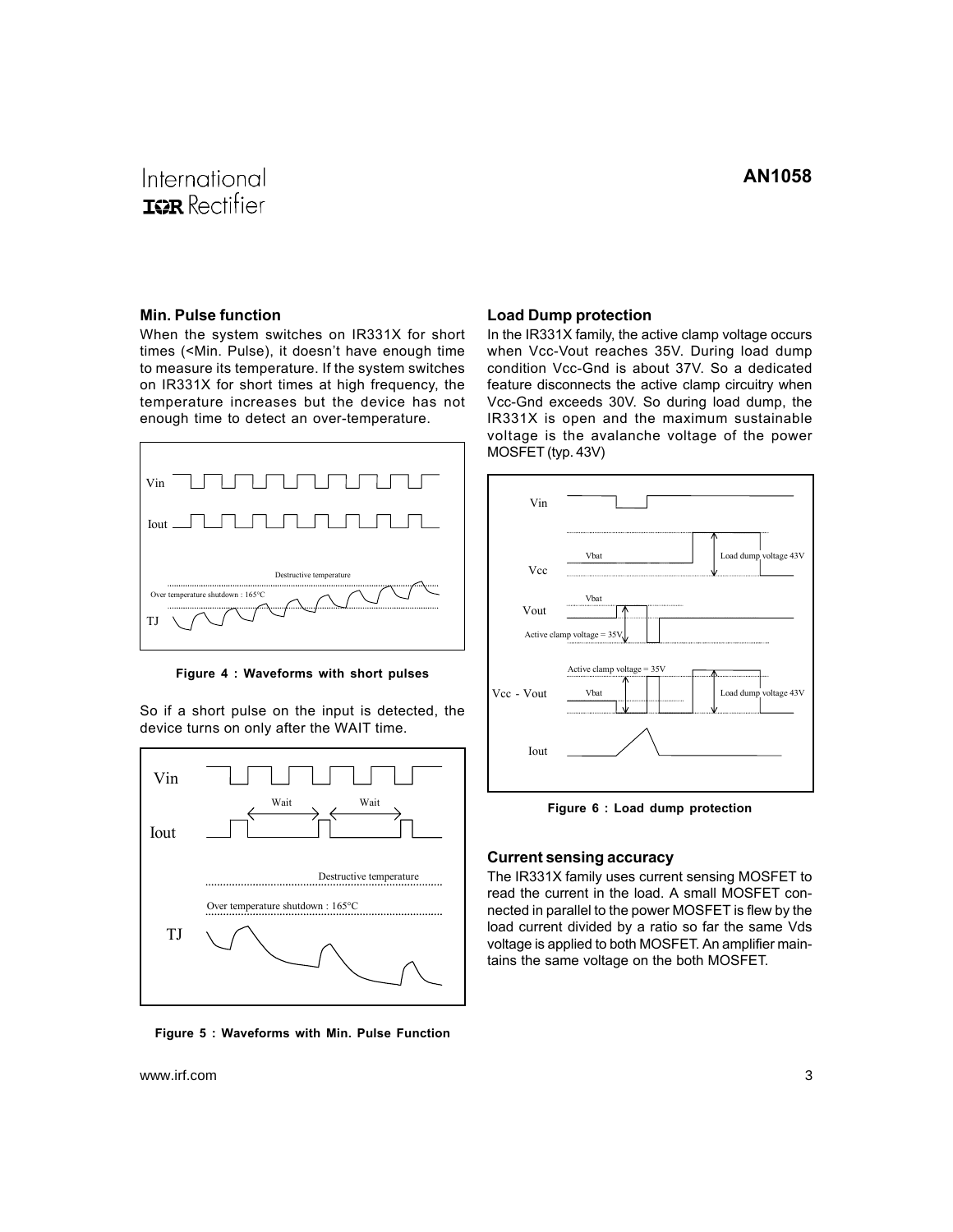# <span id="page-4-0"></span>International **TOR** Rectifier



**Figure 7 : Current sensing block diagram**

$$
1
$$
 load = Ifb x Ratio + I offset

The accuracy of the current sensing depends on the ratio and the offset current. I offset is given by :

$$
Inffset@25 °C = \frac{\text{Voffset@am \ plifier}}{\text{Rdson@25 °C}}
$$

The amplifier offset voltage drift is low over the temperature range. The I offset varies with Rdson when temperature changes :

$$
\text{Ioffset@T} \text{ °C} = \text{Ioffset@25} \text{ °C} \times \frac{\text{Rdson@25} \text{ °C}}{\text{Rdson@T} \text{ °C}}
$$

The worth case is at –40°C because :

$$
\frac{\text{Rdson@25} \quad \text{°C}}{\text{Rdson@} \quad \text{--} \quad 40 \text{ °C}} = 1.25
$$

Assuming a low offset voltage for the amplifier, the I offset is kept low : less than 2% of the full scale range over temperature.

#### **Calibration :**

For application where the Ifb pin is connected to an analog input, a calibration can be performed in order to reach a good accuracy. By injecting 2 calibrated currents ( Id1 and Id2) and by measuring Ifb1 and Ifb2, the system can calculate the Ratio and the offset by the following equations:

$$
Ratio = \frac{Id1 - Id2}{Ifb1 - Ifb2}
$$

 $I$  offset =  $Id1 - IfD1 \times Ratio$ 

If the calibration is made at 25°C, Id is calculated using Ratio@25°C and I offset@25°C measured during calibration:

Id = Ifb  $\times$  Ratio@25 °C + I offset@25 °C

The parameters Ratio and I offset vary over the temperature range :

I offset@-40°C = I offset@25°C / 0.8 I offset@150°C = I offset@25°C / 1.9 Ratio@-40°C = Ratio@25°C +/- 5% Ratio@150°C = Ratio@25°C +/- 5%

So the total error at 150°C is :

$$
I error = \frac{Id - Id calculated}{Id}
$$

Where :

Id calculated = Ifb@150°C x Ratio@25°C + Ioffset@25°C

If 
$$
0^\circ \text{C}
$$
 =  $\frac{\text{Id} - \text{I offset@150} \cdot \text{C}}{\text{Ratio@150} \cdot \text{C}}$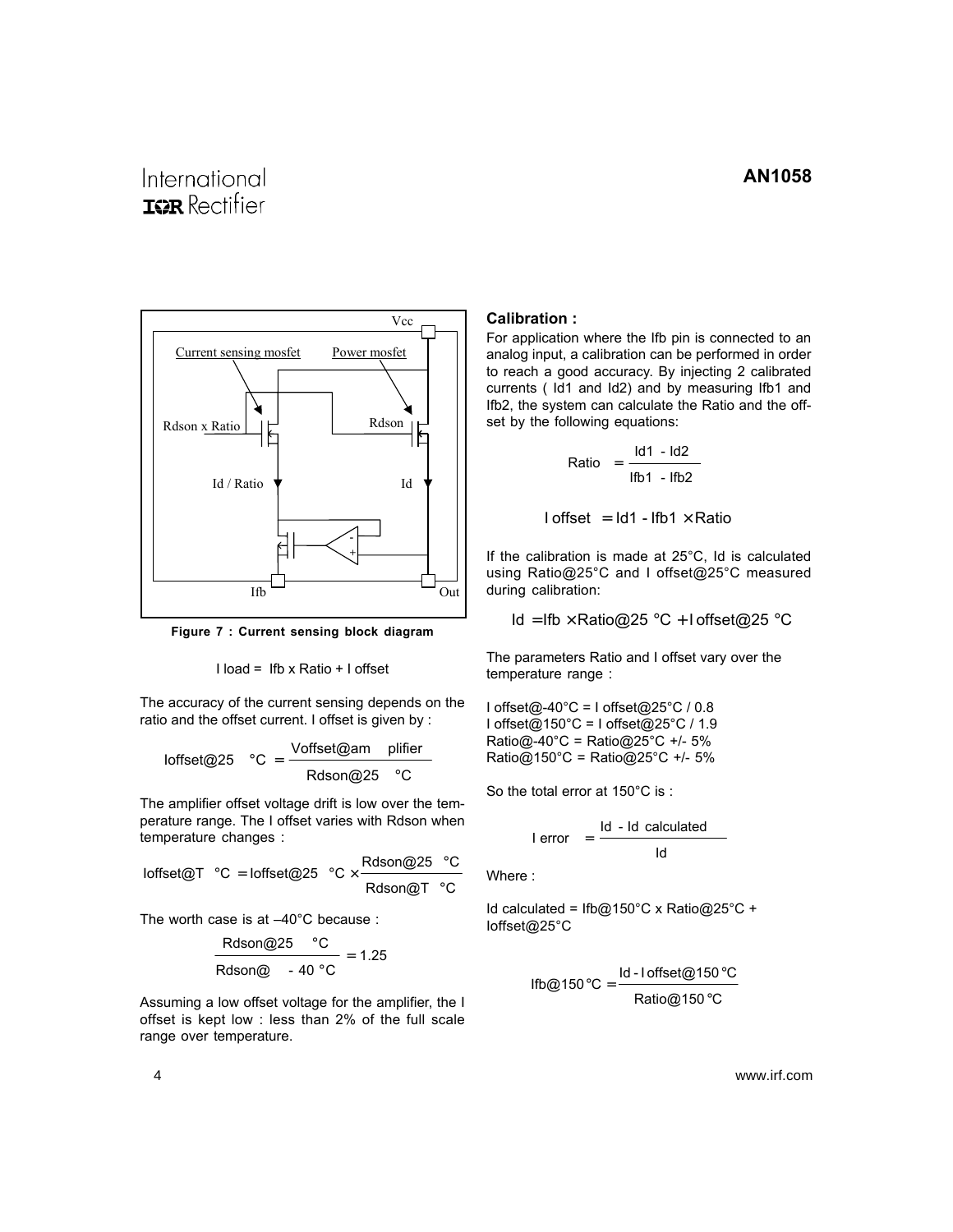# <span id="page-5-0"></span>International **TOR** Rectifier

**Example : IR3310**

 $\geq$  Id = 80A

- ¾ I offset@25°C = +/- 1.3A
- $\triangleright$  1 offset@-40°C = +/- 1.62A
- ¾ I offset@150°C = +/- 0.684A
- $\triangleright$  Ratio@25°C = 8800
- ¾ Rdson@25°C = 5.5m∧

The worst case is at 150°C

with ratio@150°C = ratio@25°C - 5%

$$
\Rightarrow \text{ If } b \textcircled{2} 150 \quad \text{°C} = \frac{80A - 0.684A}{8800 - 5\%} = 9.49 \text{ mA}
$$

 $\Rightarrow$  Id calaculated=9.49mA x 8800 + 1.3A = 84.8A  $\Rightarrow$  Error = 6%

So the calibration insures that the total error in the temperature range not exceeds 6%.

## **2. Typical Applications**

#### **Programmable current shutdown**



**Figure 8 : Typical application**

The following oscilloscope waveforms are an example with a pure inductive load.



**Figure 9 : Waveforms during current shutdown**

Trace 1 : Input voltage Trace 2 : Output voltage Trace 3 : Ifb pin voltage

When the device turns on, the current increases in the load. The Ifb pin voltage increases until reaching the current shutdown threshold ( typically 4.5V ) and the device turns off. The voltage across the load is the active clamp voltage.

The load current decreases following the equation :

$$
\frac{dl}{dt} \text{Qload} = \frac{Vclamp}{L}
$$

#### **Filament lamp and DC motor application**

Both in filament lamp and DC motor application, the main concern is the inrush current. When the filament is cold, its resistance is very low. The inrush current can reach 7 times the nominal current. For DC motor operation, the inrush current is due to the direct start sequence.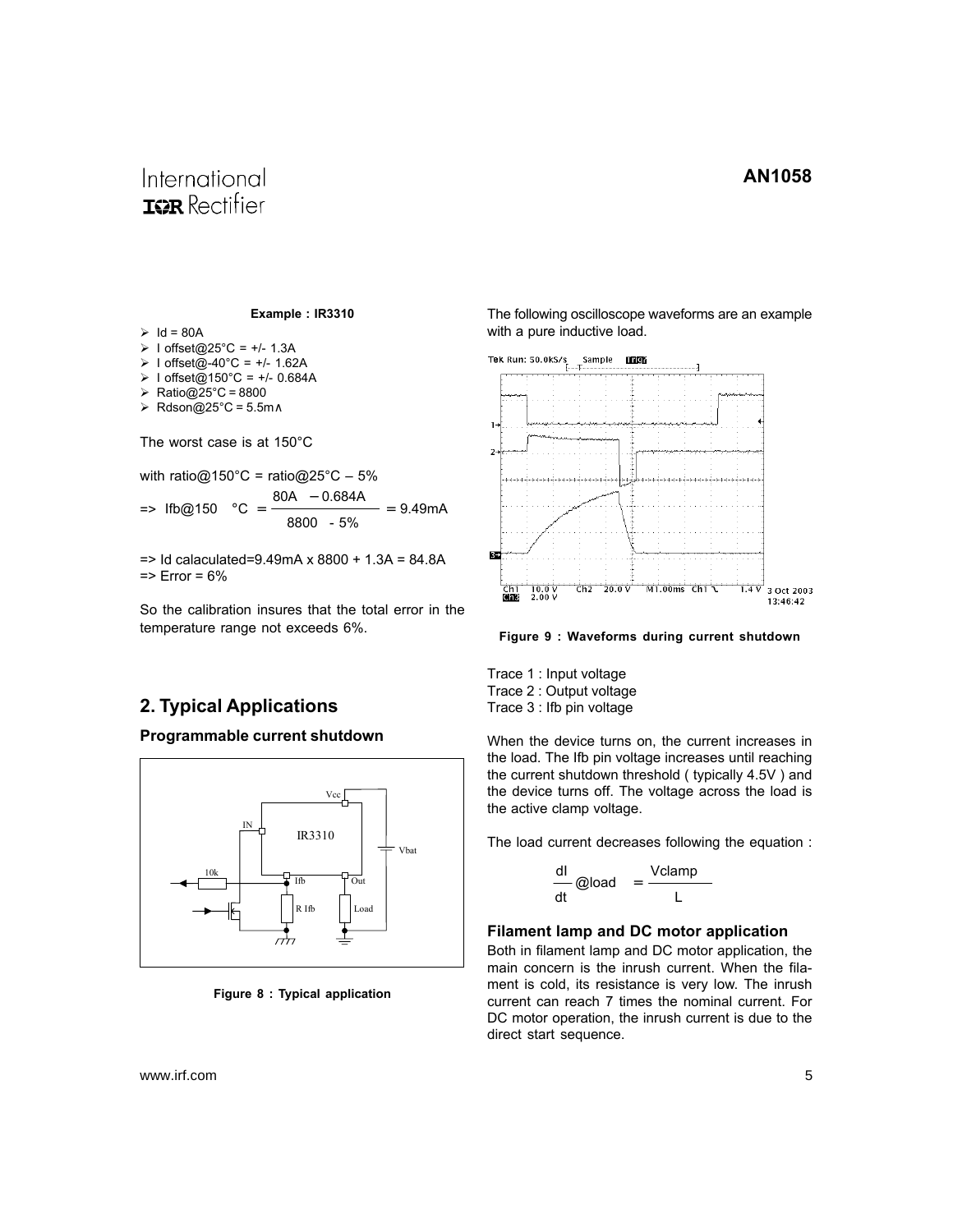# <span id="page-6-0"></span>International **TOR** Rectifier

The current shutdown strategy must be adapted for such loads, a high current shutdown during start up and a low current shutdown for nominal current.



**Figure 10 : Typical Inrush current for 2x45W filament lamp.**

Trace 1 : input. Trace 2 : load current 20A/div. I Peak = 50A  $I$  Nom =  $7.5A$ 

#### **2 steps current shutdown**

The easiest way to implement two programmable current shutdown is to change the resistor Ifb value, one for the inrush current and one for the nominal current. A resistor ifb calculated for the inrush current is connected in parallel by a MOSFET :



**Figure 11 : 2 Steps current shutdown schematic**

During inrush current, the system connects the R Ifb peak resistor to increase the current shutdown. When the load reaches the nominal current the system disconnects R Ifb peak to provide a good over current protection.

R Ifb is calculated with :

I shutdown = VIfb-Vin@Isd min x Ratio min/ Rfb => R Ifb = VIfb-Vin@Isd min x Ratio min / I shutdown Example : 2x45W filament lamp and IR3310 I Nom=7.5A => I shutdown nom = 10A I shutdown peak =  $10 \times 1$  nom =  $75A$  $\Rightarrow$  R Ifb Nom = 4V x 7500 / 10A = 3 kW  $\Rightarrow$  R Ifb peak = 4V x 7500 / 75A = 400 W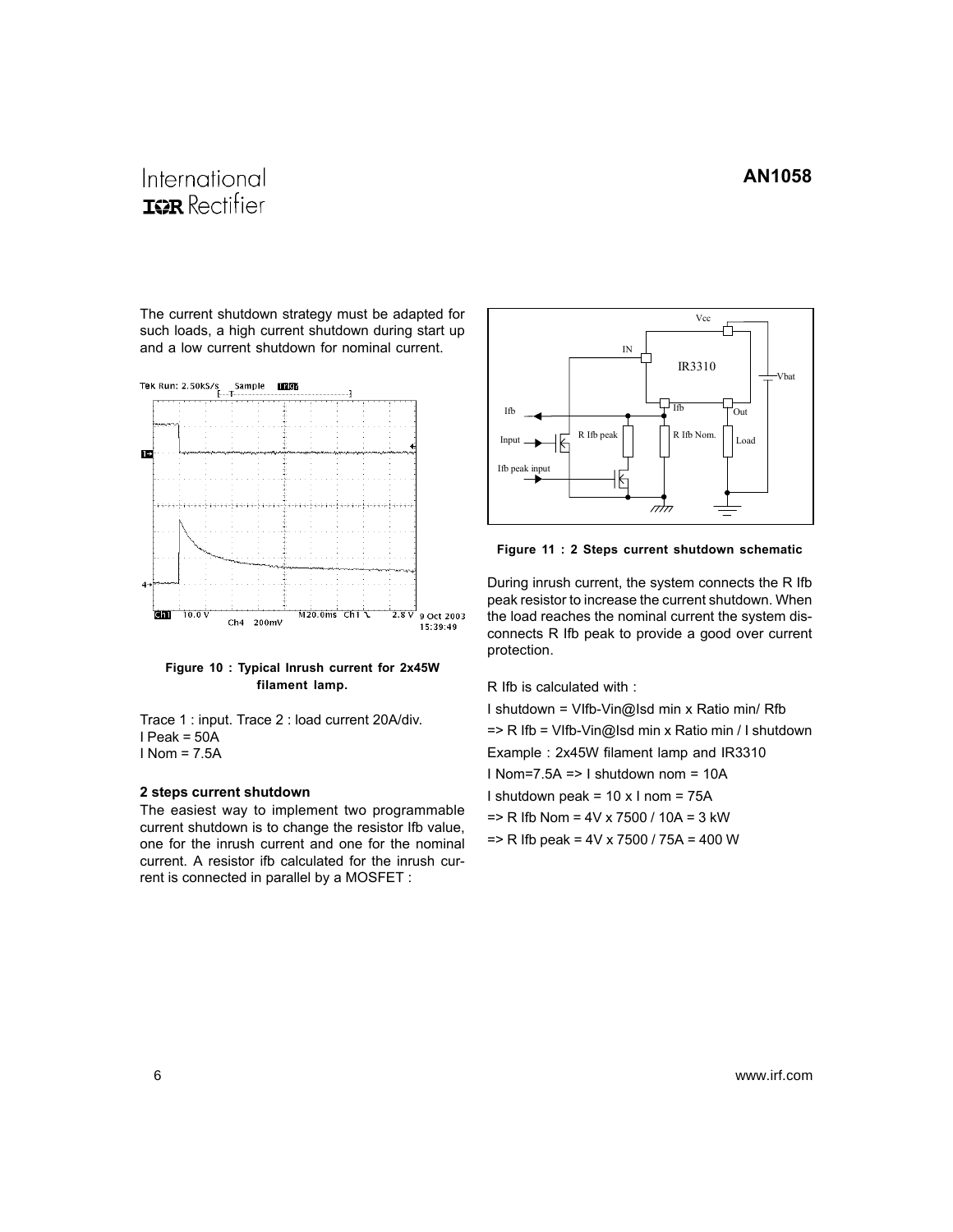# <span id="page-7-0"></span>International **TOR** Rectifier



**Figure 12 : Waveforms with 2x45W filament lamp.**

R Ifb nom=3.3kW, R ifb peak=390W Trace 1 : Input Trace 2 : Ifb peak input Trace 3 : Ifb pin voltage Trace 4 : Current load

#### **2 steps current shutdown controlled by RC**

If an logical output is not available to drive 2 scales current shutdown, a simple circuit can increase the current shutdown.



**Figure 13 : 2 steps current shutdown schematic**

www.irf.com 7

R Ifb Nom. and R Ifb peak is calculated as above. RC networks provides the time during R Ifb peak is connected to Ifb pin.

$$
RC = \frac{t \text{ peak step}}{\ln \frac{\text{Vin}}{\text{Vgsth}}}
$$

t peak step : time during R Ifb peak is connected

Vin : input voltage Vgsth : threshold of T2



**Figure 14 : Waveforms with 2 x 45W filament lamp**

R Ifb nom=3.3kW, R ifb peak=390W, R=470k, C=100nF

Trace 1 : Input

Trace 3 : Ifb pin voltage

Trace 4 : Current load

**Current shutdown programmed by analog voltage** A versatile solution is to connect a controlled current source to Ifb pin in order to control dynamically the current shutdown threshold.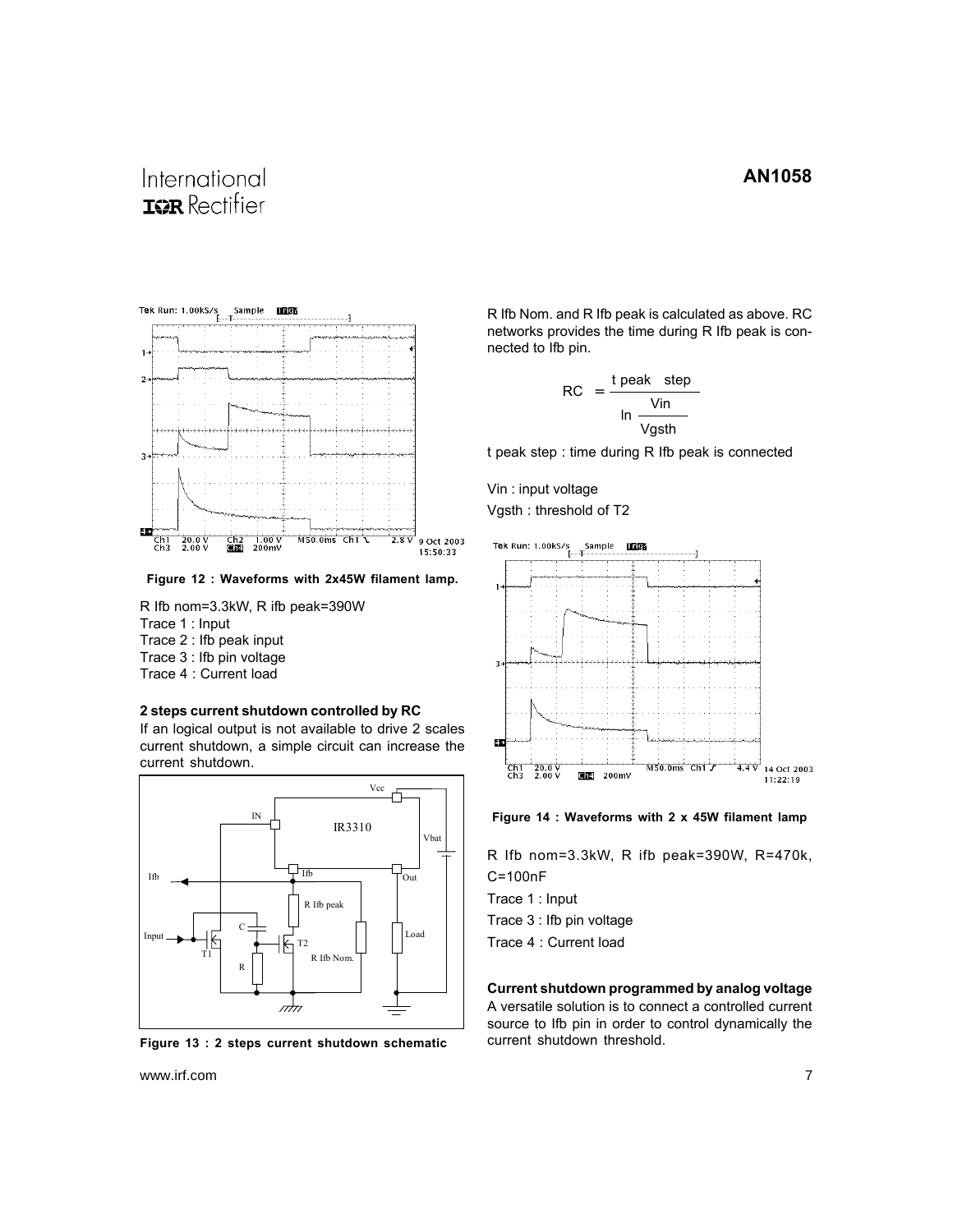# <span id="page-8-0"></span>International **TOR** Rectifier



**Figure 15 : Dynamically current shutdown threshold**

For a filament lamp application the best profile for current shutdown threshold is the current profile plus a little margin :



**Figure 16 : Current shutdown profile**

The current shutdown control voltage waveform applied to T2 is calculate with :

I T2 = ( Current shutdown control voltage – 0.6V ) / R



**Figure 17 : Waveforms with 2 x 45W filament lamp**

R Ifb nom=3.3kW, R =120W

Trace 1 : Input

Trace 2 : Ifb pin voltage

Trace 3 : Current shutdown control voltage

Trace 4 : Current load

#### **20kHz current sense H bridge motor drive**

With two IR331Xs and two MOSFETs, a fully protected H bridge can be designed. The IR331Xs feature the current sensing and the protections. The low side MOSFETs provide the 20kHz switching capability. In order to protect the low sides with the IR331X over temperature shutdown, the power dissipation must be lower in the low side. The designer may choose a Rdson half lower for the low sides.